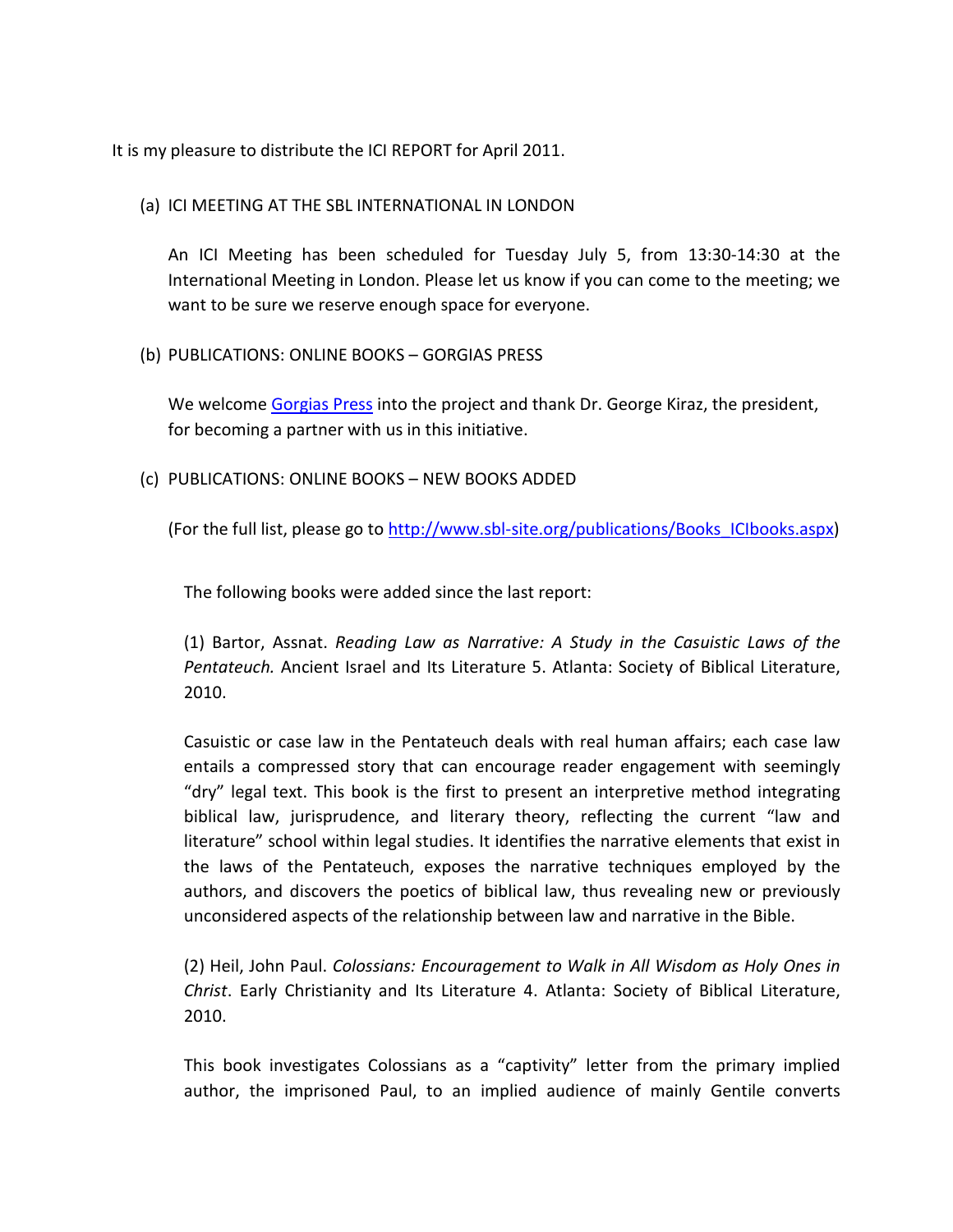currently in danger of influence by local Jews or Jewish Christians. Utilizing a textcentered, literary-rhetorical, and audience-oriented method, it demonstrates new chiastic structures for the entire letter that progressively encourage the audience to resist deceit and conduct themselves according to all the wisdom at their disposal as holy ones in Christ.

(3) Heil, John Paul. *Philippians: Let Us Rejoice in Being Conformed to Christ.* Early Christianity and Its Literature 3. Atlanta: Society of Biblical Literature, 2010.

This volume employs a text-centered, literary-rhetorical, and audience-oriented method to demonstrate how the implied audience of Philippians are persuaded and exhorted by the dynamic progression of the letter's chiastic structures to rejoice along with Paul and other believers in being conformed, with all of the broad implications of such conformity, to Christ. This reading assumes that Philippians is a single, unified letter written to be read and heard in a public setting as an oral performance substituting for the personal presence of the imprisoned Paul, and it proposes new chiastic structures for the entire letter as a key to understanding it.

(4) Hiebert, Robert J. V., editor. *"Translation Is Required": The Septuagint in Retrospect and Prospect.* Septuagint and Cognate Studies 56. Atlanta: Society of Biblical Literature, 2010.

This volume, which includes papers delivered at an international conference sponsored by the [Septuagint Institute](http://twu.ca/sites/septuagint/) of Trinity Western University, addresses topics such as the nature and function of the Septuagint, its reception history, and the issues involved in translating it into other languages. The collection highlights the distinction between the Septuagint as produced (i.e., the product of the earliest attempt to translate the Hebrew Bible) and the Septuagint as it subsequently came to be received (i.e., as an autonomous text independent of its Semitic parent). It also reflects the kind of discourse currently taking place in the field of Septuagint research, celebrates the appearance of three modern-language translations of the Septuagint, and sets the stage for the next level of investigation: the hermeneutical/interpretative task associated with the production of commentaries.

Contributors include Cameron Boyd-Taylor, Dirk Büchner, Brian Anastasi Butcher, Leonard Greenspoon, Robert J. V. Hiebert, Jan Joosten, August Konkel, Wolfgang Kraus, Larry Perkins, Melvin K. H. Peters, Albert Pietersma, Alison Salvesen, and Benjamin G. Wright III.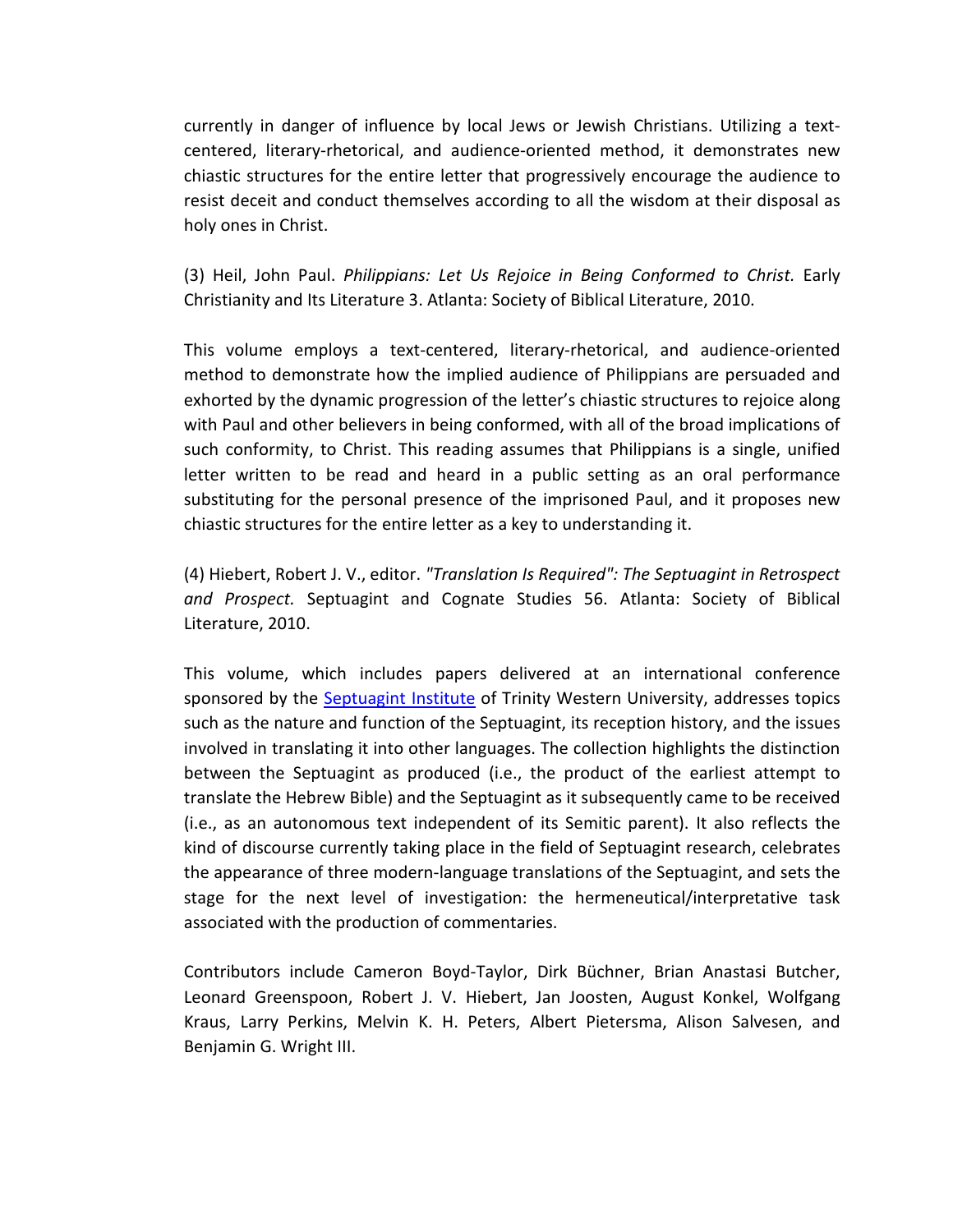(5) Whybray, Norman. *Job.* Readings: A New Biblical Commentary. Sheffield: Sheffield Phoenix Press, 2008.

This is non-technical commentary on the book of Job, but full of Whybray's most mature reflections on the book. The Introduction deals with the nature and purpose of the book, its specific and distinctive theology, its themes and its various parts and their mutual relationship. Thereafter, Norman Whybray, who is renowned for his insightful commentaries, usually comments on small sections of the text, and verseby-verse in some especially difficult passages. As a whole, his commentary is illustrative of the fact that the book of Job is more concerned with the nature of God than with the problem of suffering. This is a reprint of the original edition in 1998.

### (d) IVBS and ANEM/MACO

Reviews of the first volume published in IVBS, Knut Holter and Louis C. Jonker (eds.) *Global Hermeneutics?: Reflections and Consequences*, have been published. To read them please click [here.](http://www.bookreviews.org/bookdetail.asp?TitleId=7683&CodePage=6894,2334,7683)

We anticipate the publication of two substantial volumes in the ANEM/MACO series in the coming months .

Those who like to hold a book in their hands will be delighted to know that books published in ANEM/MACO and IVBS will be made available in hard copy through the SBL's print-on-demand program. Needless to say, the printed volumes will not be free, but the e-version will remain fully and completely open access in perpetuity. Please watch for the announcement that will be made when the books can be ordered.

#### (e) FUTURE SBL WEBSITE

With the support of an NEH grant, the SBL will be building an interactive website that invites general audiences to engage with biblical scholarship. The site will begin production immediately, with a planned launch in 2013.

#### (f) EVENTS

The SBL maintains a significant list of events taking place anywhere in the globe. For the full list please go to http://www.sbl-site.org/meetings/events.aspx. Events that may be of interest to you include: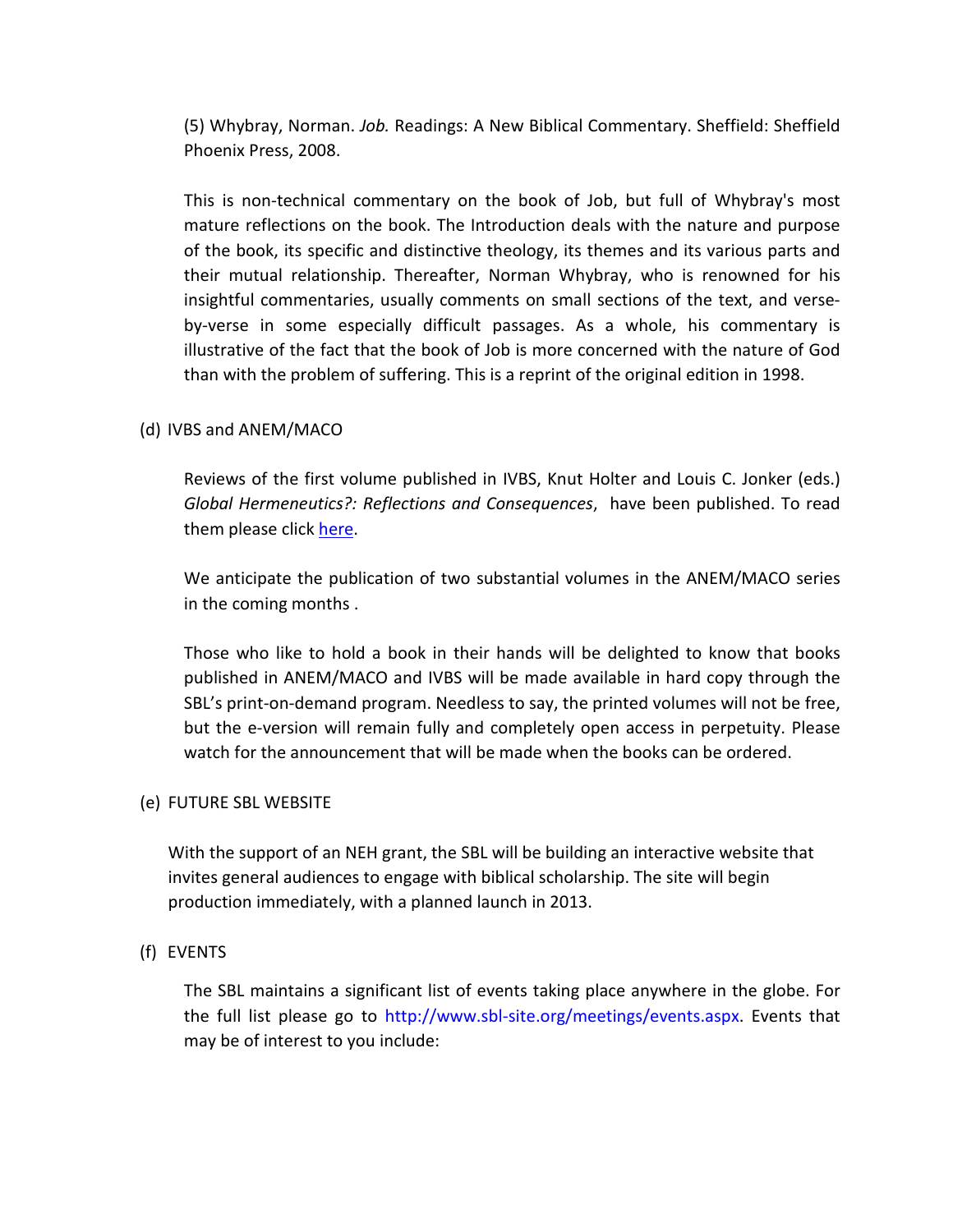June 21-24/2011 MELANESIAN ASSOCIATION OF THEOLOGICAL SCHOOLS (MATS) INAUGURAL CONFERENCE

Offers of papers are now invited. Abstracts of 250 words should be sent by post, fax, or email (as Word attachments) to: Ms. Sandra Iga, Secretary - School of Theology, Pacific Adventist University, Private Mail Bag, Boroko NCD, Papua New Guinea. Tel: (675) 328 0324/328 0342 Fax: (675) 328 1257 Email: [sandra.iga@pau.ac.pg](mailto:sandra.iga@pau.ac.pg) Papers will be accepted in four broad areas of theological enquiry – Old Testament, New Testament, Theology (Systematic and Historical), and Applied Theology (Ministry, Ethics, Missiology) – and presenters will be encouraged to submit expanded versions of their papers for publication in the *Melanesian Journal of Theology.* The last day for receipt of abstracts is 30 April 2011. It is envisaged that the MATS conference will become an annual gathering of educators and postgraduate students from the theological schools of Melanesia and the wider South Pacific. A meeting to reconstitute the association will be held on the last day of MATS 2011. From 2012 the conference will be hosted by other theological schools in Papua New Guinea and the South Pacific islands. For details and further information please contact Scott Charlesworth at [sdchar@gmail.com](mailto:sdchar@gmail.com)

## July 1-2 EMPIRE, MIGRATION AND OCEANIC BIBLICAL INTERPRETATION

A conference of the Oceania Biblical Studies Association (OBSA) to be held at Malua Theological College in Samoa. The deadline for all paper proposals is May 31st, 2011. For further information, please contact Dr Nasili Vaka'uta [\(n.vakauta@auckland.ac.nz\)](mailto:n.vakauta@auckland.ac.nz) or send an email to [OBSAMail@gmail.com.](mailto:OBSAMail@gmail.com)

July 4-8/ 2011 SBL INTERNATIONAL MEETING, London, England (see above)

August 8-11 THE ANNUAL MEETING OF THE EUROPEAN ASSOCIATION OF BIBLICAL STUDIES (EABS), Thessaloniki, Greece. For information<http://www.eabs.net/conf.aspx>

Sept. 5-9 8TH INTERNATIONAL CONGRESS OF HITTITOLOGY, University of University of Warsaw, Warsaw, Poland [More information](http://hittitology.pl/)

Sept. 6-9 ANNUAL MEETING OF THE NEW TESTAMENT SOCIETY OF SOUTH AFRICA The NTSSA will meet at the University of North West in Potchefstroom, South Africa. For further information, please visit the Society's webpage at <http://newtestament.co.za/>